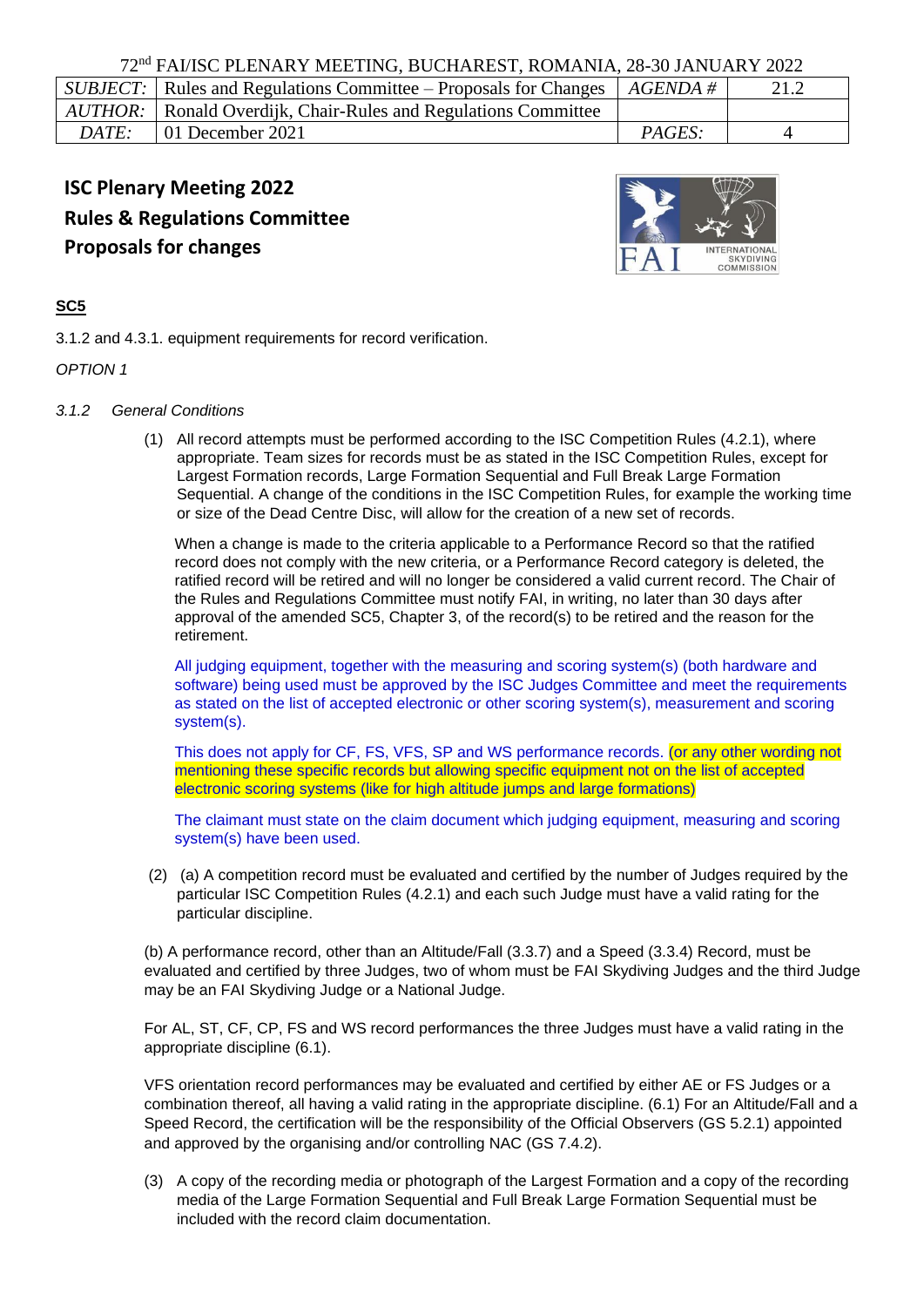|       | <i>SUBJECT</i> : Rules and Regulations Committee – Proposals for Changes $\mid$ <i>AGENDA #</i> |               | 21.2 |
|-------|-------------------------------------------------------------------------------------------------|---------------|------|
|       | <i>AUTHOR:</i> Ronald Overdijk, Chair-Rules and Regulations Committee                           |               |      |
| DATE: | $\perp$ 01 December 2021                                                                        | <i>PAGES:</i> |      |
|       |                                                                                                 |               |      |

- (4) All team records, other than the Largest Formation, Large Formation Sequential and Full Break Large Formation Sequential (3.3.2 and 3.3.3), may only be certified by FAI for participants, each of whom is a holder of a FAI Sporting License valid at the time of the record performance issued by the same NAC. A Largest Formation or Large Formation Sequential record may be certified by FAI for participants, each of whom is a holder of a FAI Sporting License valid at the time of the record performance, each of which need not be issued by the same NAC.
- (5) The claim for certification of an International Record must be made in accordance with Chapter 7 of the GS. Where a Competition Record performance takes place during an FCE, G.S. 7.8.4 will apply using the following procedure:
	- The claim for the record performance will be sent electronically directly to FAI by the Jury President.
	- The claim must include all information necessary to properly categorise the record claimed (as per GS 7.8.2), including a copy of the official result for the jump/performance in which the record performance occurred.
	- · A copy of the claim will be sent to the record claimant's NAC.

# *4.3.1 Judging and scoring Equipment*

# (new number 1)

(1) All judging equipment, together with the measuring and scoring system(s) (both hardware and software) to be used must be approved by the ISC Judges Committee and meet the requirements as stated on the list of accepted electronic or other equipment, measurement and scoring systems. An Organiser wishing to use equipment and/or system(s) not yet approved must submit this equipment and/or system(s) for approval to the Judges Committee and the relevant discipline(s) Committee(s) at his or the manufacturer's expense prior to the ISC Plenary Meeting at which the bid is accepted.

(2) In accordance with the Organiser Agreement, the Organiser must provide and pay for the judging equipment, measurement and scoring system(s) necessary to properly evaluate and score all jumps and performances made during the FCE and to properly conduct any course for Judges in Training.

# *OPTION 2*

## *3.1.2 General Conditions*

## (2)

(a) A competition record must be evaluated using equipment, measuring and scoring system(s) as per 4.3.1(1) and certified by the number of Judges required by the particular ISC Competition Rules (4.2.1) and each such Judge must have a valid rating for the particular discipline.

(b) A performance record, other than an Altitude/Fall (3.3.7) and a Speed (3.3.4) Record, must be evaluated and certified by three Judges, two of whom must be FAI Skydiving Judges and the third Judge may be an FAI Skydiving Judge or a National Judge. If performance records require the same judging equipment, measuring and scoring system(s) as competition records then para 4.3.1 (1) is applicable. There is a difference between competition and some performance records regarding the applicable equipment.

## *4.3.1 Judging and scoring Equipment*

# (new number 1)

(1) All judging equipment, together with the measuring and scoring system(s) (both hardware and software) to be used must be approved by the ISC Judges Committee and meet the requirements as stated on the list of accepted electronic or other equipment, measurement and scoring systems. An Organiser wishing to use equipment and/or system(s) not yet approved must submit this equipment and/or system(s) for approval to the Judges Committee and the relevant discipline(s) Committee(s) at his or the manufacturer's expense prior to the ISC Plenary Meeting at which the bid is accepted.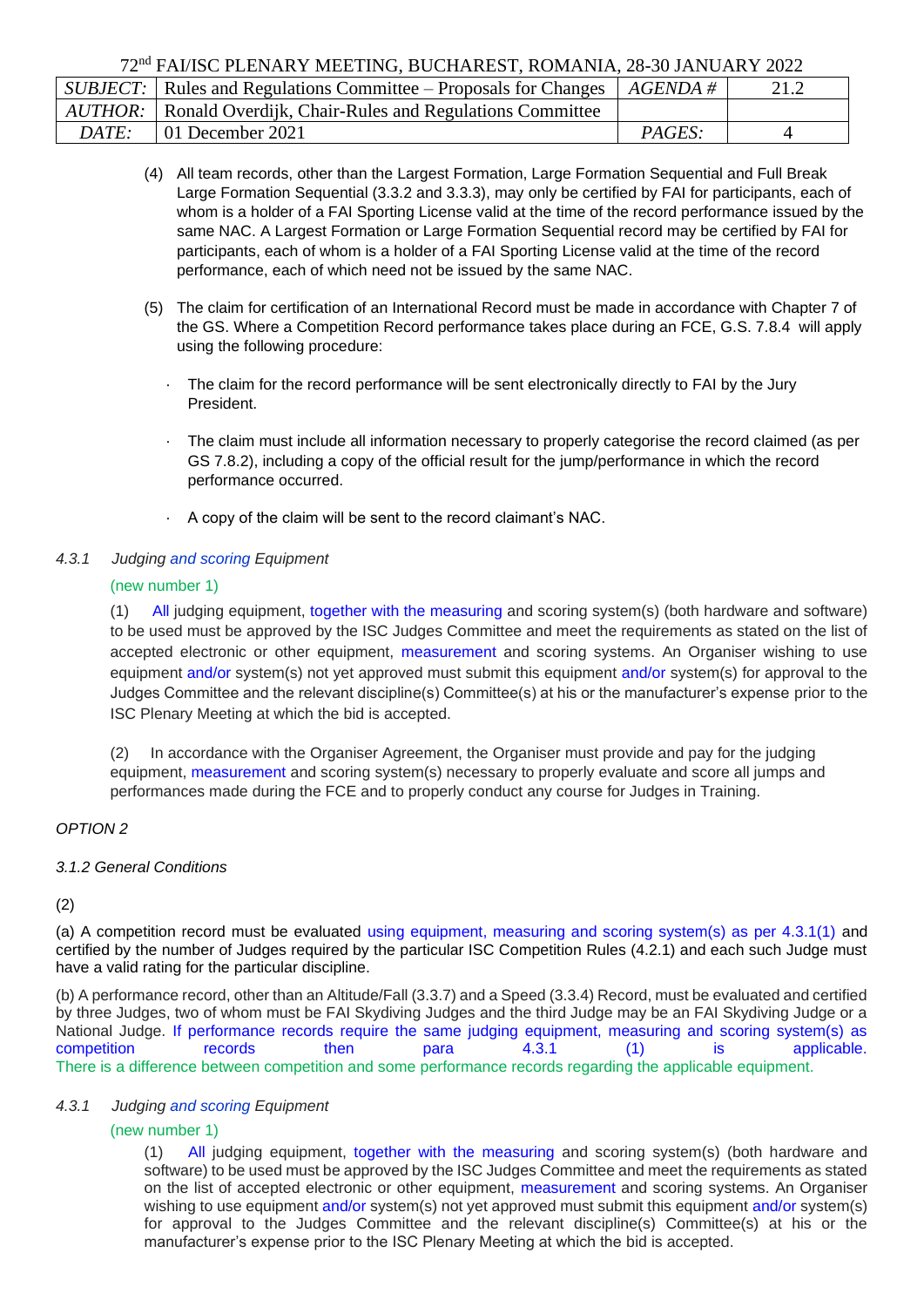|       | <i>SUBJECT</i> : Rules and Regulations Committee – Proposals for Changes $ AGENDA  \neq$ |               | 21.2 |
|-------|------------------------------------------------------------------------------------------|---------------|------|
|       | <i>AUTHOR:</i>   Ronald Overdijk, Chair-Rules and Regulations Committee                  |               |      |
| DATE: | $\mid$ 01 December 2021                                                                  | <i>PAGES:</i> |      |

(2) In accordance with the Organiser Agreement, the Organiser must provide and pay for the judging equipment, measurement and scoring system(s) necessary to properly evaluate and score all jumps and performances made during the FCE and to properly conduct any course for Judges in Training.

#### *4.1.2 Schedule of Organisation*

- (3) The schedule for other competitions is
	- 2021 Mondial and WISC
	- 2022 WPCs and World Cup of IS
	- 2023 Parachuting World Cups and WISC
	- 2024 WPCs and World Cup of IS
	- 2025 Parachuting World Cups and WISC

#### Regular update of the schedule.

4.6.1.(2) number of Skydiving Judges (clarification and rearranging, no changes)

| <b>Skydiving</b> |                      | <b>Indoor Skydiving</b> |    |
|------------------|----------------------|-------------------------|----|
| FS:              | 15                   | IFS:                    | 12 |
| ST&AL:           | 15                   | ISF:                    | 7  |
| AE:              | $8 (+1 standard by)$ | DY:                     | 6  |
| WS:              | 8                    | <b>ISF&amp;DY</b>       | 12 |
| CP:              | 8 (CP Freestyle 7)   |                         |    |
| CF:              | 7                    |                         |    |
| PS:              | 7                    |                         |    |
| SP:              | 3                    |                         |    |

#### *4.7.2 Duties and Rights*

NEW (5) The Jury shall send retained protest fees and, if applicable, retained challenge fees to the deposit in the name of ISC with the FAI.

New wording. The procedure for handling retained protest fees was in the Jury Handbook, but not in SC5. Furthermore, there was no procedure or wording regarding handling retained challenge fees.

#### *5.1.1 Equipment*

- *(1) Each participant is responsible for the good condition of his/her equipment. A fault in equipment, other than team video and/or recording equipment and/or as provided in the specific CRs, is no grounds for a re-jump. This also applies to the activation of any safety device used to ensure the opening of the parachute.*
- *(2) Equipment problems occurring in freefall or during an indoor skydive, such as to make it difficult or impossible for the competitor to perform, are not grounds for a re-jump/re-performance.*
- (1) Problems with equipment (including freefall video equipment) or apparel, whether prior to or during a jump/indoor skydive, shall not be grounds for a re-jump/re-performance except as provided in specific CRs.

The current text is not 100% clear about what equipment is included or excluded, nor does it cover a situation of an equipment/apparel failure before the actual competition performance. This could lead to a contentious Jury interpretation. The proposed text is more simple and would cover both possible scenarios.